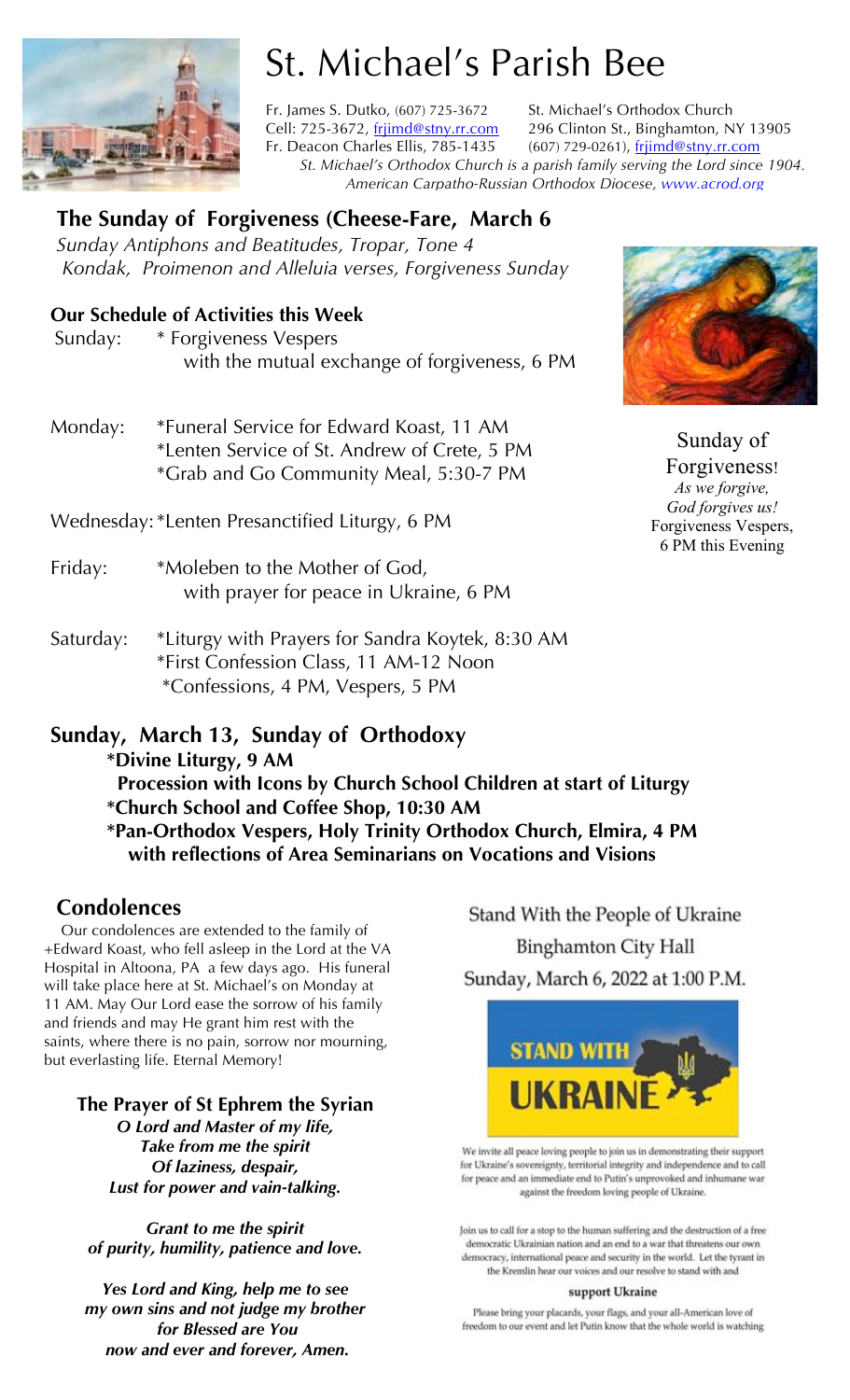## *Scripture Readings for the First Week of Lent*

| Sunday:    | Romans 13: 11-14:4                  |                                                     | St. Matthew 6: 14-21 |
|------------|-------------------------------------|-----------------------------------------------------|----------------------|
| Monday:    | Isaiah1: 1-20                       | Genesis 1: 1-13                                     | Proverbs 1: 1-20     |
| Tuesday:   | Isaiah 1 19-2:3                     | Genesis 1: 14-23                                    | Proverbs 1: 20-33    |
| Wednesday: | Isaiah 2: 3-11                      | Genesis 1: 24-2:3                                   | Proverbs 2: 1-22     |
| Thursday:  | Isaiah 2: 11-22                     | Genesis 2: 4-19                                     | Proverbs 3: 1-18     |
|            | Friday: Isaiah 3: 1-14              | Genesis 2: 20-3:3-20                                | Proverbs 3: 19-34    |
| Saturday:  | Hebrews 1: 1-12                     |                                                     | St. Mark 2: 23-3:5   |
|            | Sunday: Hebrews 11: 24-26, 32: 12:2 | St. John 1: 43-51                                   |                      |
|            |                                     | You can log onto the daily scripture: www.acrod.org |                      |

#### **Forgiveness Sunday Scripture Readings for Today**

#### **Epistle Reading: Romans 13:11-14:4**

 And do this, knowing the time, that now it is high time to awake out of sleep; for now our salvation is nearer than when we first believed.

 The night is far spent, the day is at hand. Therefore let us cast off the works of darkness, and let us put on the armor of light.

 Let us walk properly, as in the day, not in revelry and drunkenness, not in licentiousness and lewdness, not in strife and envy.

 But put on the Lord Jesus Christ, and make no provision for the flesh, to fulfill its lusts. Receive one who is weak in the faith, but not to disputes over doubtful things.

For one believes he may eat all things, but he who is weak eats only vegetables.

Let not him who eats despise him who does not eat, and let not him who does not eat judge him who eats; for God has received him.

 Who are you to judge another's servant? To his own master he stands or falls. Indeed, he will be made to stand, for God is able to make him stand.

#### **Gospel Reading: Matthew 6:14-21**

 "For if you forgive men their trespasses, your heavenly Father will also forgive you. "But if you do not forgive men their trespasses, neither will your Father forgive your trespasses. "Moreover, when you fast, do not be like the hypocrites, with a sad countenance. For they disfigure their faces that they may appear to men to be fasting. Assuredly, I say to you, they have their reward. "But you, when you fast, anoint your head and wash your face, so that you do not appear to men to be fasting, but to your Father who is in the secret place; and your Father who sees in secret will reward you openly. "Do not lay up for yourselves treasures on earth, where moth and rust destroy and where thieves break in and steal; but lay up for yourselves treasures in heaven, where neither moth nor rust destroys and where thieves do not break in and steal. "For where your treasure is, there your heart will be also.

#### **Pirohi working Schedule for this 2nd Week of our Lenten Pirohi Sale**

Friday, 10 am – 4pm Pick up Pirohi Orders

Tuesday, 4 pm – 8 pm Prep potatoes, onions, haluski cabbage, butter, cheese Wednesday  $9 \text{ am} - 3 \text{ pm}$  Soup, Run machine for  $480 \text{ doz}$  potato pirohi Thurs 2pm – 7 pm Cook haluski, cook pirohi, pack and refrigerate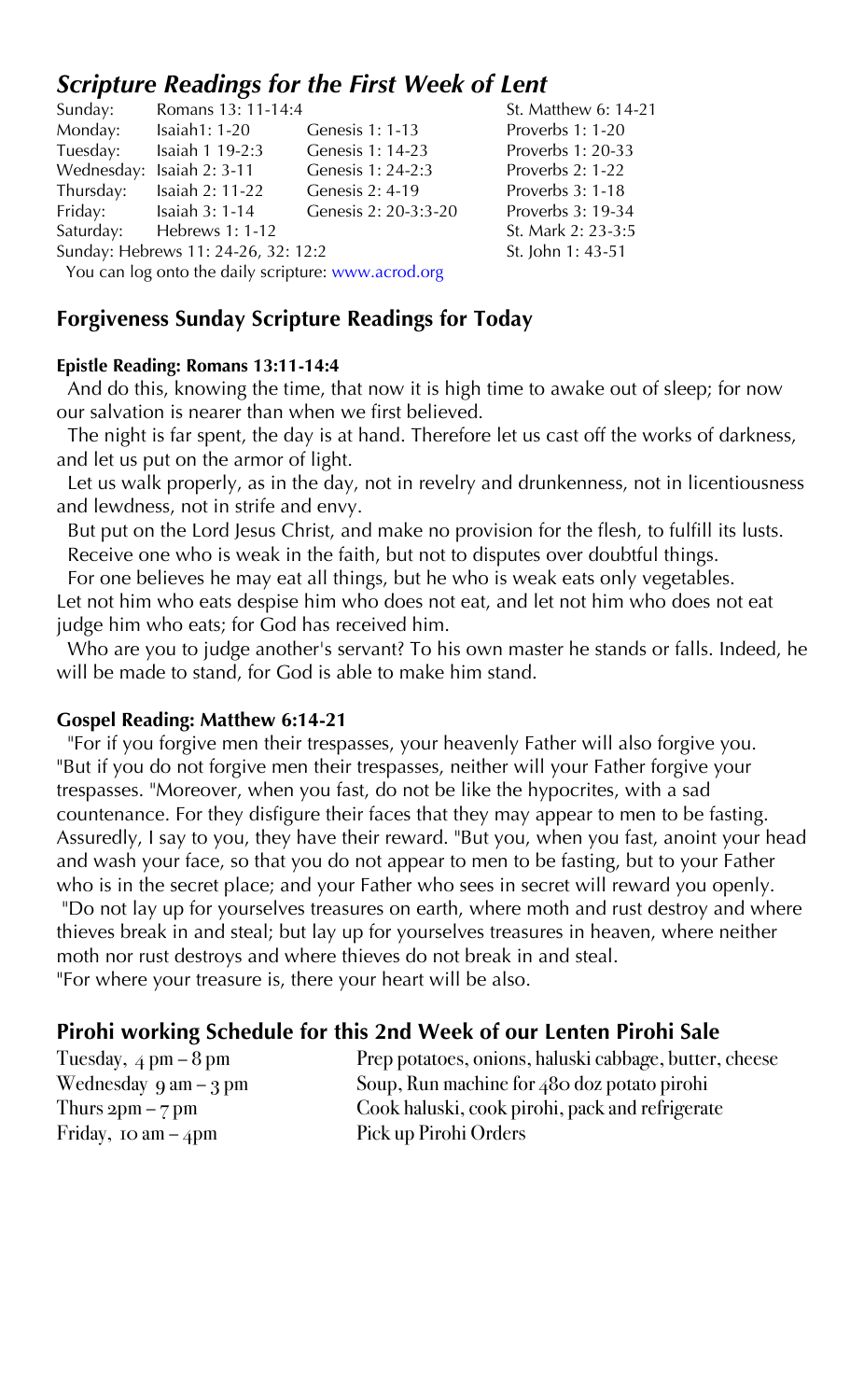#### **Young Adult Retreat March 25-27**

The American Carpatho-Russian Orthodox Diocese, the Greek Orthodox Metropolis of Pittsburgh Y2AM and the Ukrainian Orthodox Young Adult Office invite Young Adults ages 18- 35 to come retreat to Camp Nazareth from March 25-27, 2022 for a weekend with other Orthodox Young Adults from all jurisdictions.

 The theme of the weekend event is *Forming Christ-Centered Relationships,* and it will feature presentations by Fr. Chris and Khouria Sophia Shadid. The weekend event will be filled with learning, fun, fellowship, worship, and time for reflection and rejuvenation!

 Plan on attending and register now as spaces are limited! All Inclusive Registration Fee For Entire Weekend is \$95.00

Click Here To Register Online



Open to all jurisdictions ages 18-35





With Guest Speakers: Fr. Chris and Kh. Sophia Shadid



In you are looking for an incredible summer "job," consider applying for a position at our little corner of Heaven, that is Camp Nazareth. Applications will be due March 15, so if you are interested, be sure to log onto the Camp Nazareth Web site and start the application process. Log onto: https://www.campnazareth.org/summercamp/register-for-camp/#staff The following positions are available for the Camp Nazareth Summer 2022 Camping Season:

- **Maintenance**
- Kitchen
- **Lifeguard**
- Counselor
- Head Counselor
- Athletic Director
- Technology Director
- Ropes Course Facilitator
- Ropes Course Director

#### **Congratulations to the Newly Elected Members of the Parish Council**

 At last Sunday's Annual parish meeting, the following were elected to serve on the parish council:

| President:                  | Randy May             |
|-----------------------------|-----------------------|
| Vice-President:             | Sara Trott            |
| $2nd$ Vice-President:       | Jim Campbell          |
| <b>Recording Secretary:</b> | Karen Surgent Randell |
| Treasurer:                  | Shellee May           |
| <b>Financial Secretary:</b> | <b>Barb Knighton</b>  |
| Comptroller:                | <b>Sandy Kostun</b>   |
| <b>Assistant Treasuer:</b>  | David Dervay          |
| Cemetery Director:          | Alan Gnall            |
| Trustee:                    | Valerie Augenstern    |
| Trustee:                    | Christina Gnall       |
| Trustee:                    | George Korba          |
| Trustee:                    | Carole Paccio         |

Our appreciation is extended to Harold Harrington and the late Sandi Koytek for their years of service as members of our Parish Council.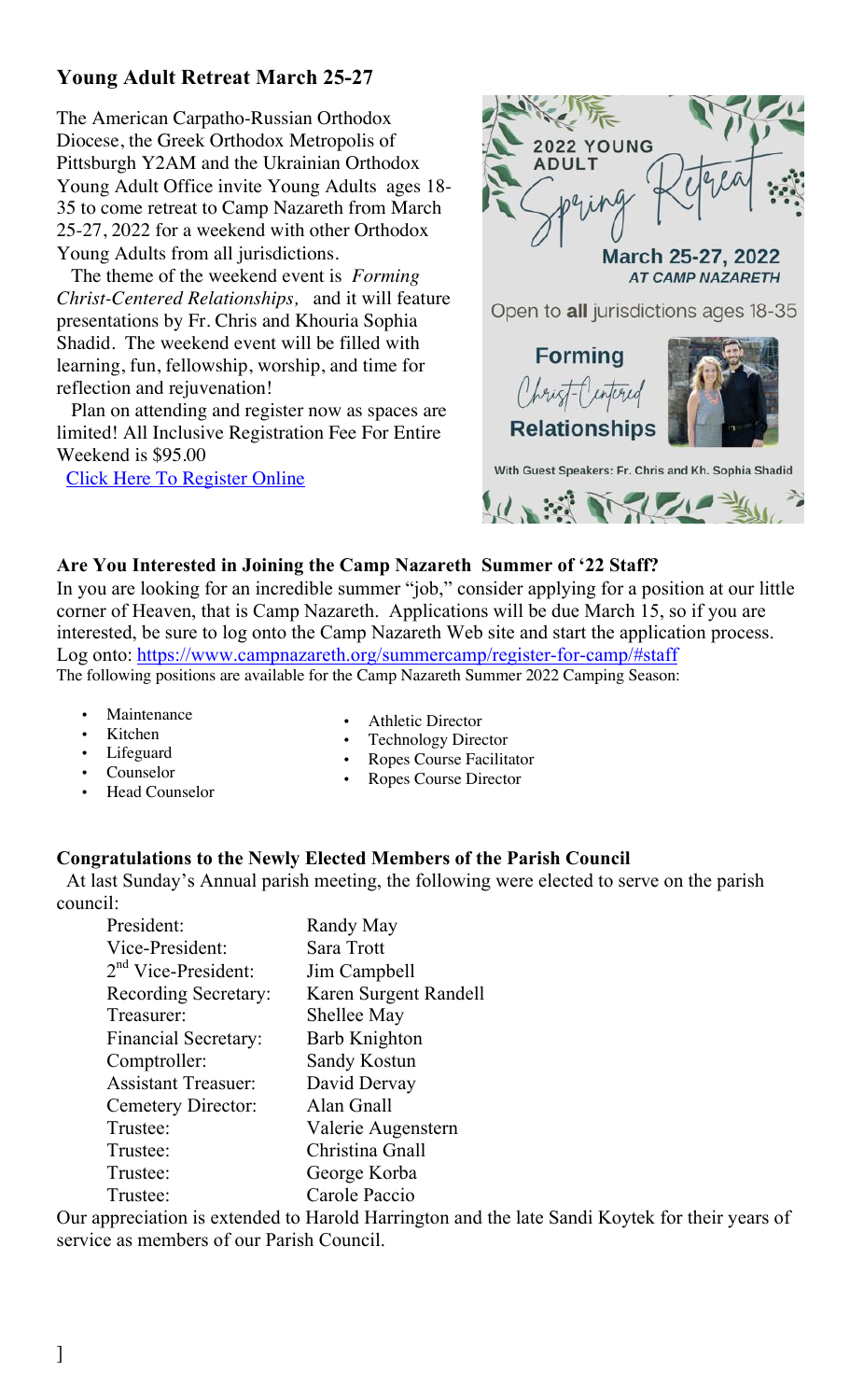# **SPECIAL PETITION FOR PEACE IN UKRAINE**

O God, You are our refuge and strength, and a very present help in trouble. (Pulm 46.1) Hear our heartfelt supplication on behalf of the people of the country of Ukraine. Protect those in danger with your holy angels and grant them courage. Turn back all manner of attacks. May hostility fade away. Let Your peace descend upon the whole land, so that the shedding of blood in warfare, violence, terrorism, tyranny, and all manner of strife may come to a swift end. Enlighten all civil authorities around the world with wisdom to diligently work for reconciliation. O Lord of hosts, we have no other help but You in times of distress: quickly hear us now and have mercy!



Out Vereralis Tallus Move the Carpellian of the Cates Lacry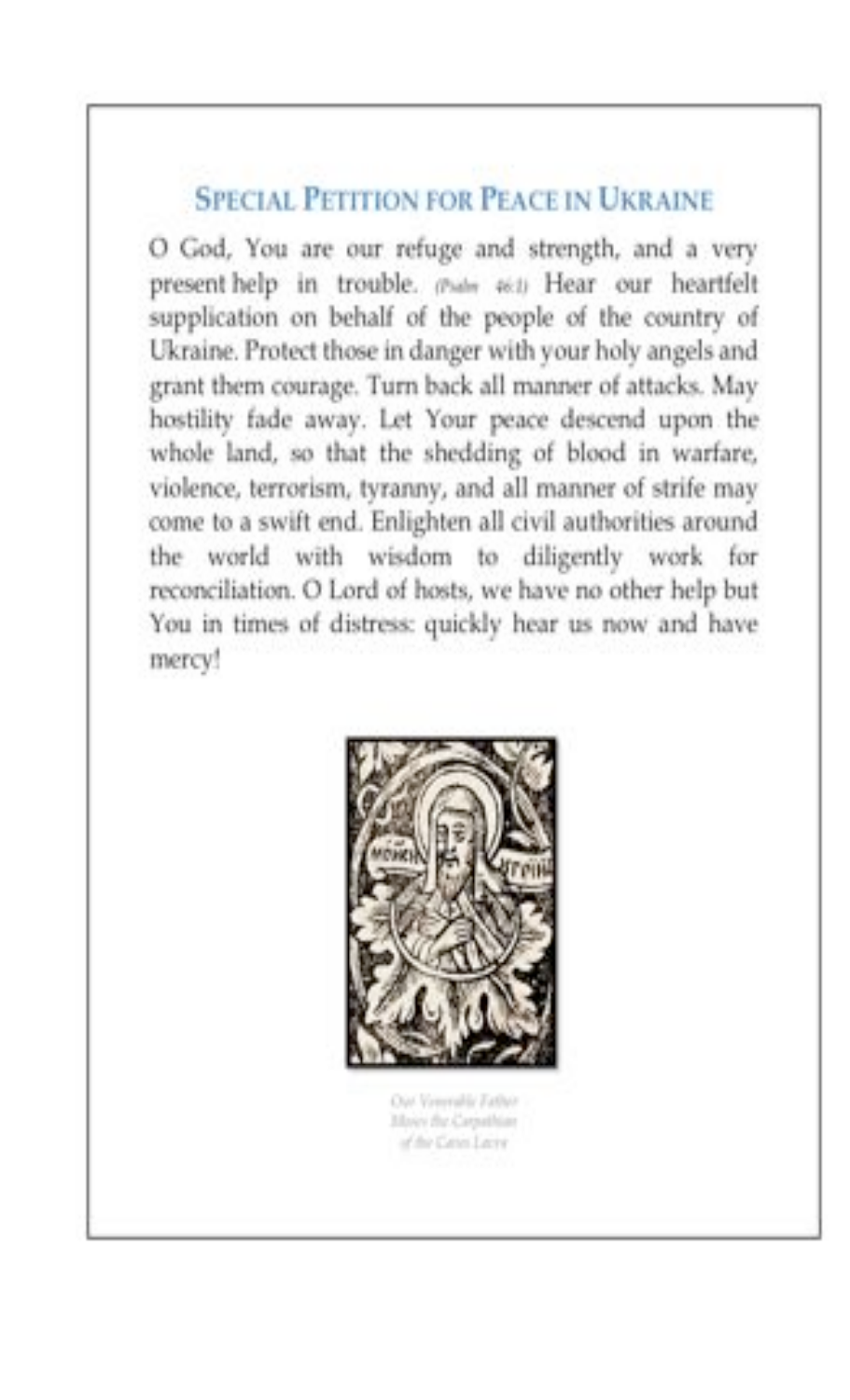

St Michael's Jr ACRY members and youth from St John's Church participated in A Night To Shine on Friday 2/11. This prom like event for individuals with disabilities is sponsored by the Tim Tebow Foundation and was hosted by Two Rivers church in Johnson City.

|                         |                                                                                      |              |                                                                                                                                                                                    | DIOGESAN LENTEN RETREATS<br>For All Orthodox Christians, Family & Friends               |
|-------------------------|--------------------------------------------------------------------------------------|--------------|------------------------------------------------------------------------------------------------------------------------------------------------------------------------------------|-----------------------------------------------------------------------------------------|
|                         |                                                                                      |              | <b>CENTRAL REGION</b>                                                                                                                                                              |                                                                                         |
|                         | LOCATION: St Nicholas Church                                                         | DATE:        | Sat March 19, 2022                                                                                                                                                                 | TIME: 9:00 am - 5:00 pm                                                                 |
|                         | Homestead, PA                                                                        |              | TOPIC:                                                                                                                                                                             | PRESENTER:                                                                              |
| Adabs/Torm              |                                                                                      | Exclud 18:31 | Getting the New Heart and New Spirit during Len! Fr. Stephen Loposky                                                                                                               |                                                                                         |
| Ages 6-12               |                                                                                      |              | Becoming Icons of Christ                                                                                                                                                           | Fr. Marc Wisnosky                                                                       |
|                         |                                                                                      |              | REGISTRATION DEADLINE: 3/12/22                                                                                                                                                     |                                                                                         |
|                         | 395 Bridle Path Rd<br>Bethlehem, PA                                                  |              | Co-sponsored By The Ukrainian Orthodox League of the USA                                                                                                                           | LOCATION: St Francis Center For Renewal DATE: Sat Agril 2, 2022 TIME: 9:00 am - 6:00 pm |
|                         |                                                                                      |              | TOPIC:                                                                                                                                                                             | PRESENTERS:                                                                             |
| Adults &<br>Adolescents | Jesus remember me when You enter into Your Kingdom<br>Focus on services of Holy Week |              |                                                                                                                                                                                    | Fr Anthony Perkins                                                                      |
| Ages 6-11               |                                                                                      |              | We Worship Your Patrion O Christ                                                                                                                                                   | Fr. Matthew Stagon                                                                      |
|                         |                                                                                      |              | REGISTRATION DEADLINE: 3/22/22                                                                                                                                                     |                                                                                         |
|                         |                                                                                      |              | <b>WESTERN REGION</b>                                                                                                                                                              |                                                                                         |
|                         | LOCATION: Saint Alexis Church<br>Battle Ground, IN                                   |              |                                                                                                                                                                                    | DATE: Sat April 9, 2022 TIME: 12:00 pm CDT                                              |
|                         |                                                                                      |              | Turning our backs on the world to end up in Heaven!<br>Join our Chicago Deanery Clergy to discuss The Ladder of Divine Ascent.<br>participate in discussions and to ask questions. | This will be an interactive workshop where everyone will get an opportunity to          |
|                         |                                                                                      |              |                                                                                                                                                                                    |                                                                                         |
|                         | Come Escape From the<br>World For A Day and Be<br>Spiritually Renewed!               |              |                                                                                                                                                                                    | Sponsored By The<br>National<br>A.C.R.Y.                                                |



those in need. Then, consider sharing the items you've collected with Zoe for Life!® Southern Tier. Recommended items include diapers, baby wipes, baby wash, diaper rash cintment, new Pack 'N Plays, new and gently used clothing (up to size 2T), and shoes. We cannot accept food, used car seats or cribs. If a baby shower doesn't fit into your parish's schedule, please consider a baby bottle drive (distribute inexpensive baby bottles to parishioners to fill with loose change), or a special collection. We could also use help funding our monthly utilities and website hosting costs, the purchase of a printer, some additional furniture, and a sign.

Please contact Matushka Marge Kappanadze-(607) 259-2646; miuppanadze ili gmail.com-4o amange delivery or pickup of items. Or, send donations to Zoe for Life!9 Southern Tier, c/o 54 Baxter St., Binghamton, NY 13905. Checks can be made out to Zoe for Lifef® Southern Tier. Our organization is registered as a non-profit with New York state, a 501 (c)(3) with the IRS, and with the New York State Charities Bureau.

Thank you for helping to support this crucial ministry that encourages life.

With love in Christ.

Matushka Marge Kappanadze President of the Board of Directors Zoe for Life18 Southern Tier chapter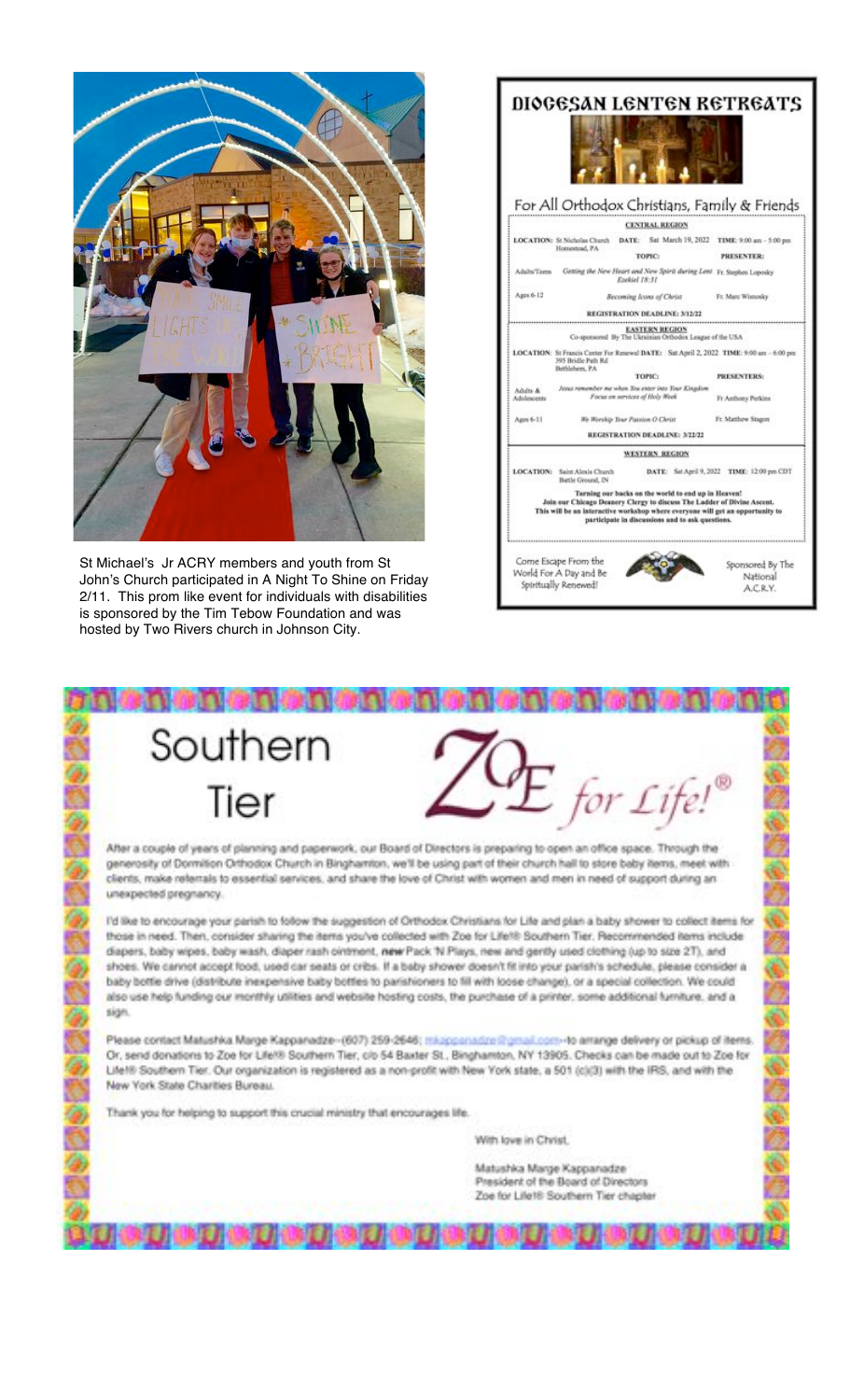

You have seen the horrors of War in Ukraine the past Days on the Daily Media…. ………now see the blessings of Peace in the worst of times and places!









 Faithful Gather underground to celebrate Liturgy as War Rages in Ukrainian Cities Come Faithfully to Our Liturgies Here and Remember Them in Your Prayers!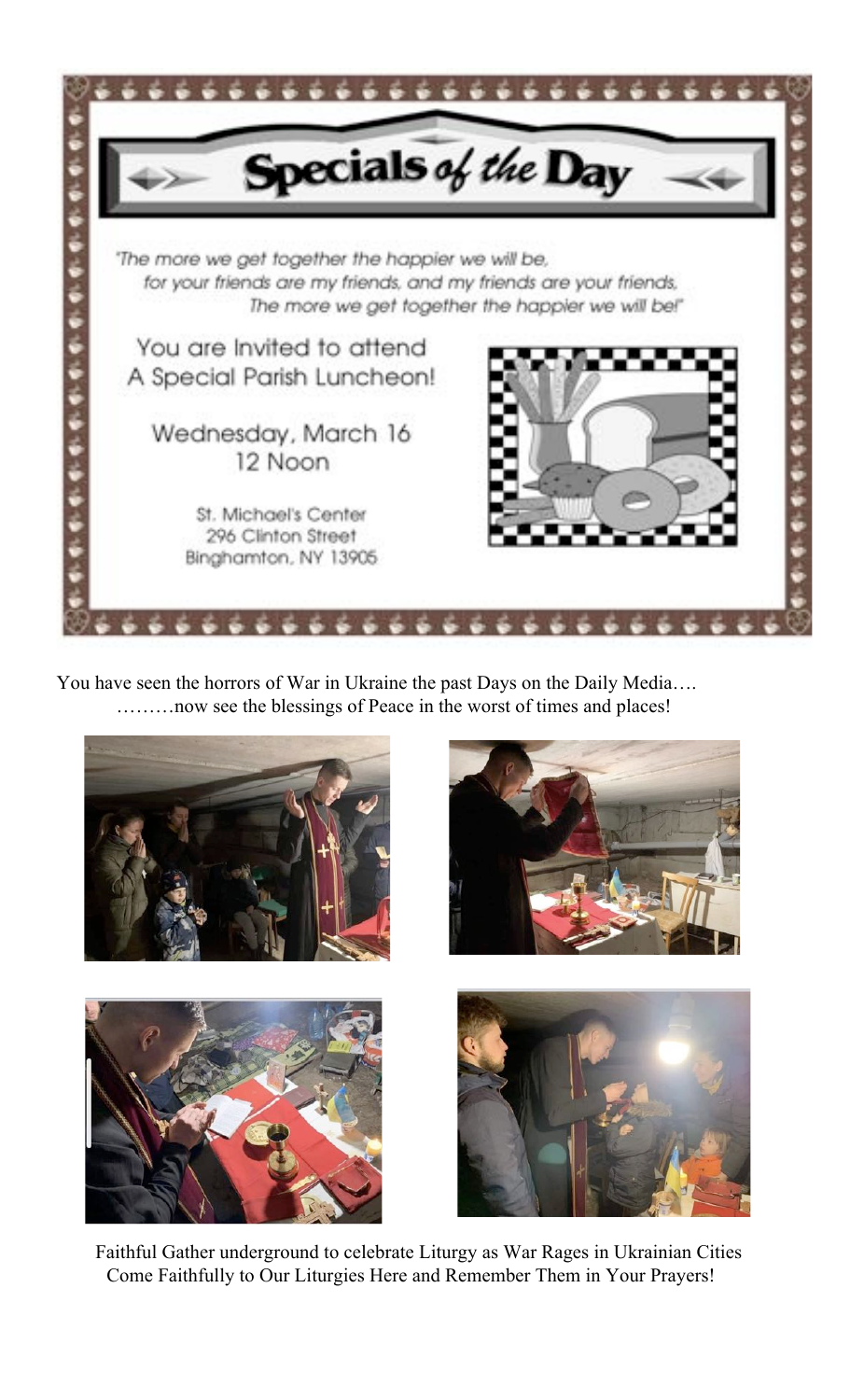#### **Participants in the Ecumenical Prayer for Peace in Ukraine on March 1**



Ehtisham Siddiqul, Johnson City Islamic Community; Fr. Myron Oryhon, Retired Ukrainian Orthodox Priest; Deacon Charles Ellis, St Michael's; Fr. Nathaniel Choma, St. Mary's Orthodox Church, Endicott; Fr. Tim Taughler, St. Francis Catholic Church; Rev. Dr. Joseph Sellepak, Broome County Council of Churches; Fr. Corey VanKuren, St Patrick in Marathon; Fr. Teodor Cimbala, Sacred Heart Ukrainian Catholic Church; Rabbi Barbara Goldman-Waretll, Temple Concord; Fr. Jim Dutko, St. Michael's and Rev. Chris Mogenson. Broome County Correctional Facility Chaplain. We are grateful also to Barbara and her crew for the fine reception.

**Information on the Consecration of St. Mary's Orthodox Church in Painted Post, April 2**

Dear Father, Church Council, Brothers and Sisters,

With thanks to Almighty God, Saint Mary's Orthodox Church, Painted Post, NY will be celebrating the consecration of our church building on Saturday, April 2, 2022, beginning with the Church consecration with His Eminence, Metropolitan Gregory of Nyssa presiding. Following Divine Liturgy and photographs, the Consecration Buffet Banquet will follow in the church hall. Reservations are now being accepted. Seating will be limited so please make your reservation as soon as possible.



BANQUET RESERVATION FORM 5 & Under -Free 6 ~ 12 Years Old – \$25  $13 \sim Up - $30$ Saint Mary's Orthodox Church 61 Canada Road Painted Post, NY 14870 CHURCH CONSECRATION APRIL 2, 2022 BANQUET RESERVATION FORM

NAME \_\_\_\_\_\_\_\_\_\_\_\_\_\_\_\_\_\_\_\_\_\_\_\_\_\_\_\_\_\_\_\_\_\_\_\_\_\_\_\_\_\_\_, Total \$\_\_\_\_\_\_\_\_\_\_\_\_\_\_

Please mail checks payable to Saint Mary's Orthodox Church

Mail Reservations to: St. Mary's Orthodox Church 61 Canada Road**,** Painted Post, NY 14870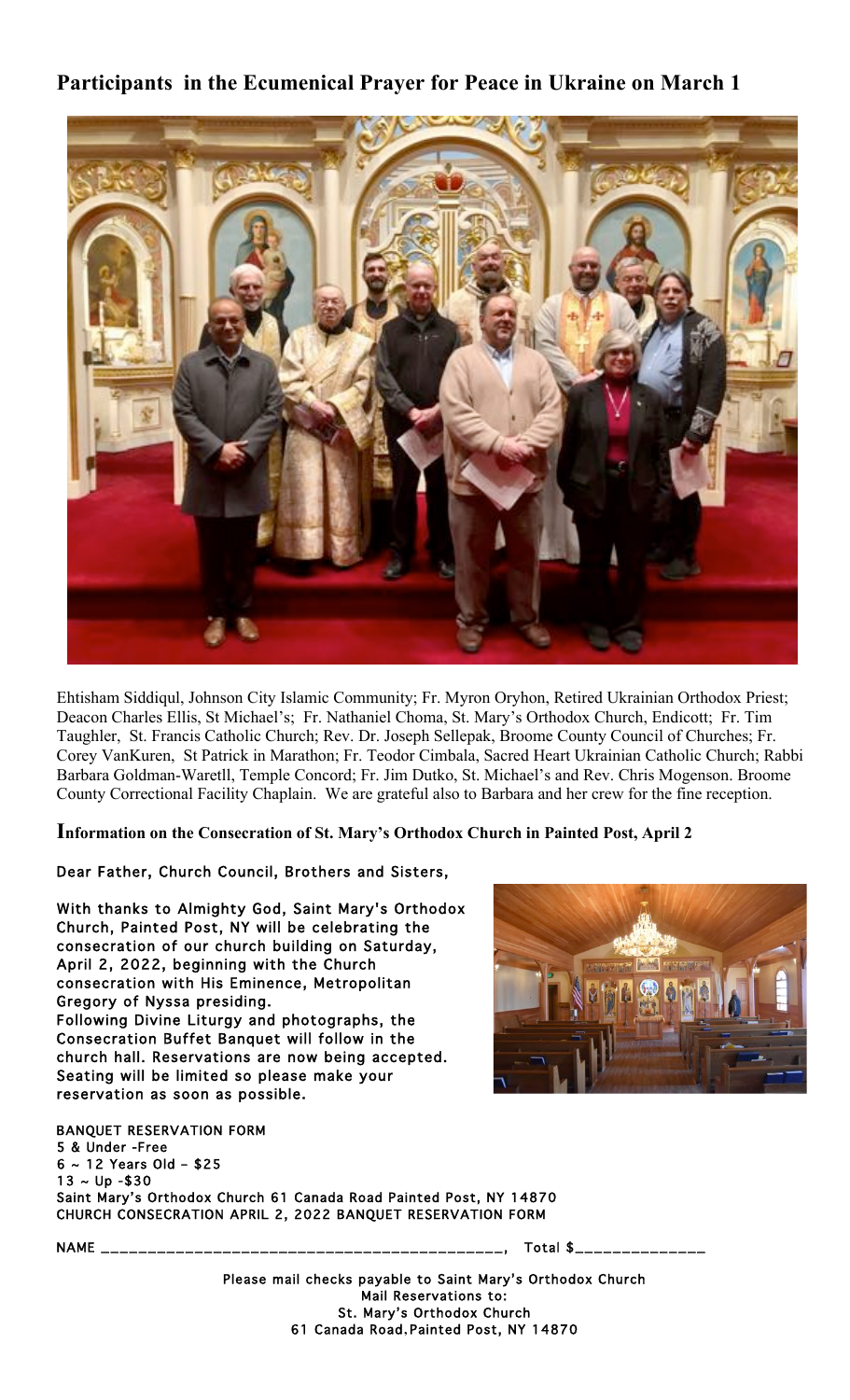#### **We Are Very Grateful to All of Our Pirohi Volunteers for This Week's 1st Lenten Sale!**







Interfaith Vigil for Peace, Wed., March 9, 7:30 PM Jewish Community Center, 500 Clubhouse Road, Vestal, NY Masks Recommended